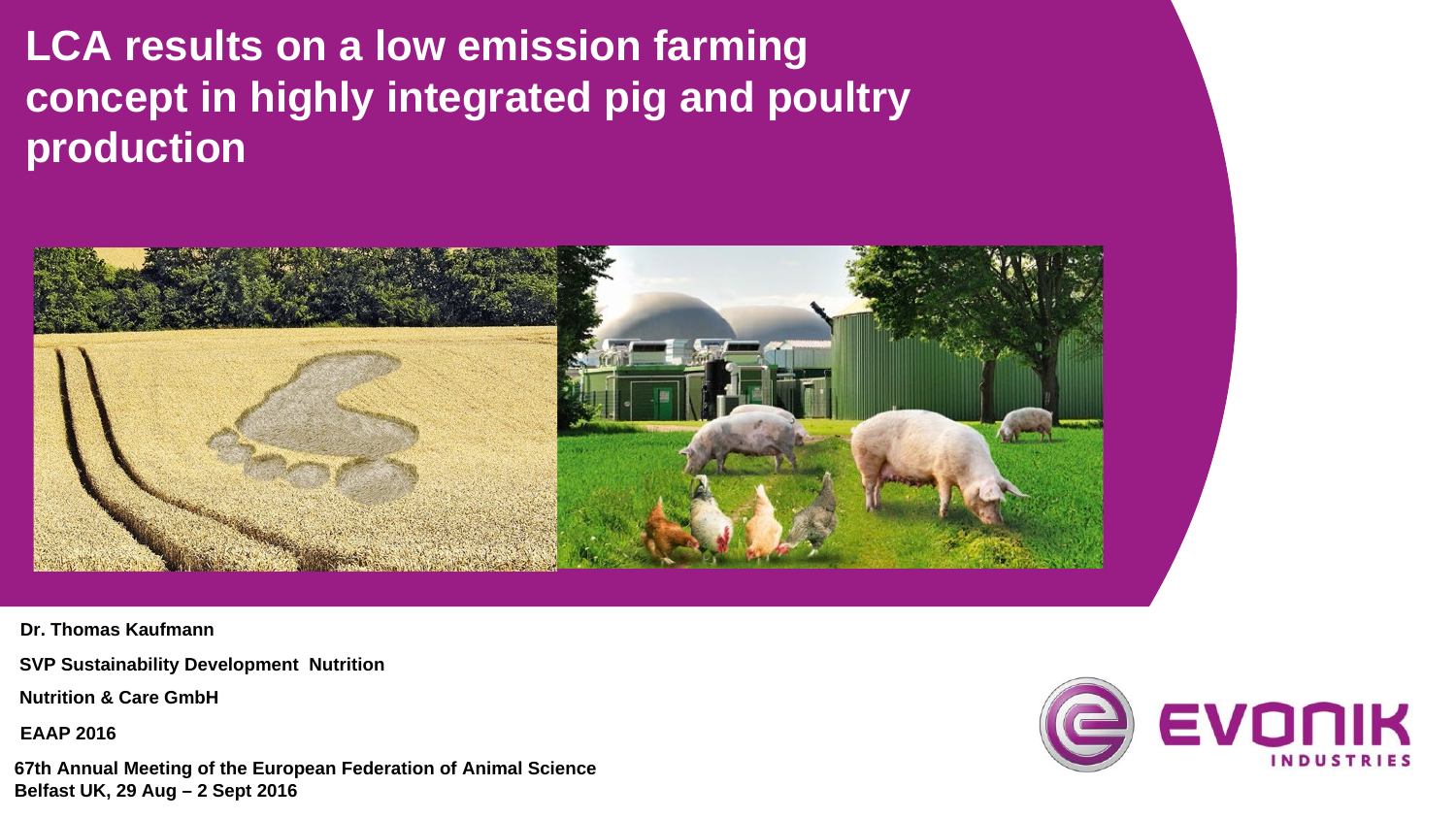# **Future sustainability of food value chain depends on three dimensions of innovation**

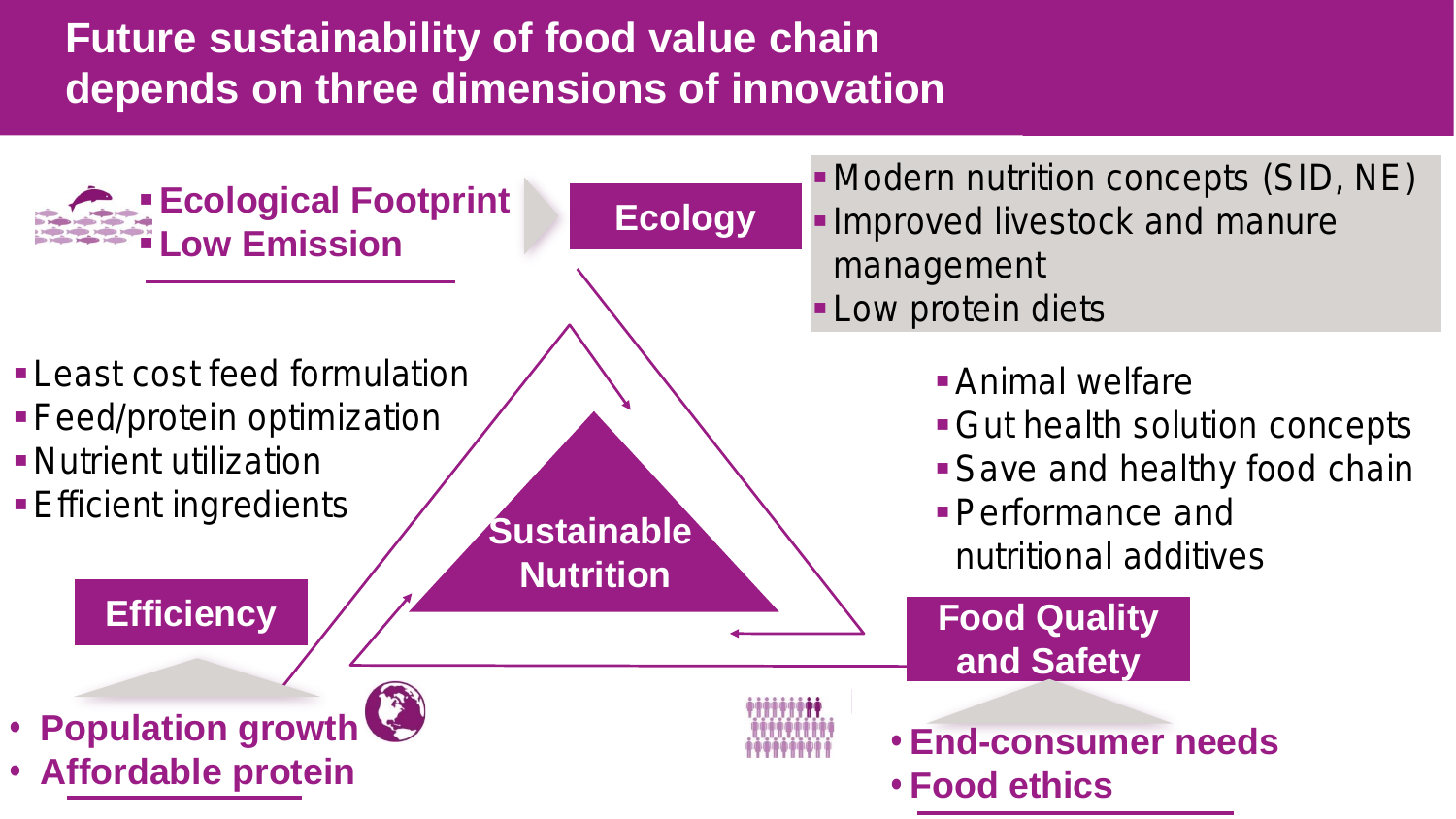# **Environmental Impact Categories most relevant and critical for livestock**

- Climate change
	- **Global Warming Potential**
- **Energy and resource efficiency** 
	- **Primary Energy Demand**
- Air, Soil and Water Quality
	- **Excretion of excess nitrogen and phosphorus leading to** eutrophication
	- **Ammonia emissions largely responsible for acidification** (fish mortality, forest decline, biodiversity)
- **Land use, Land use change**
- Water footprint
- **Biodiversity**









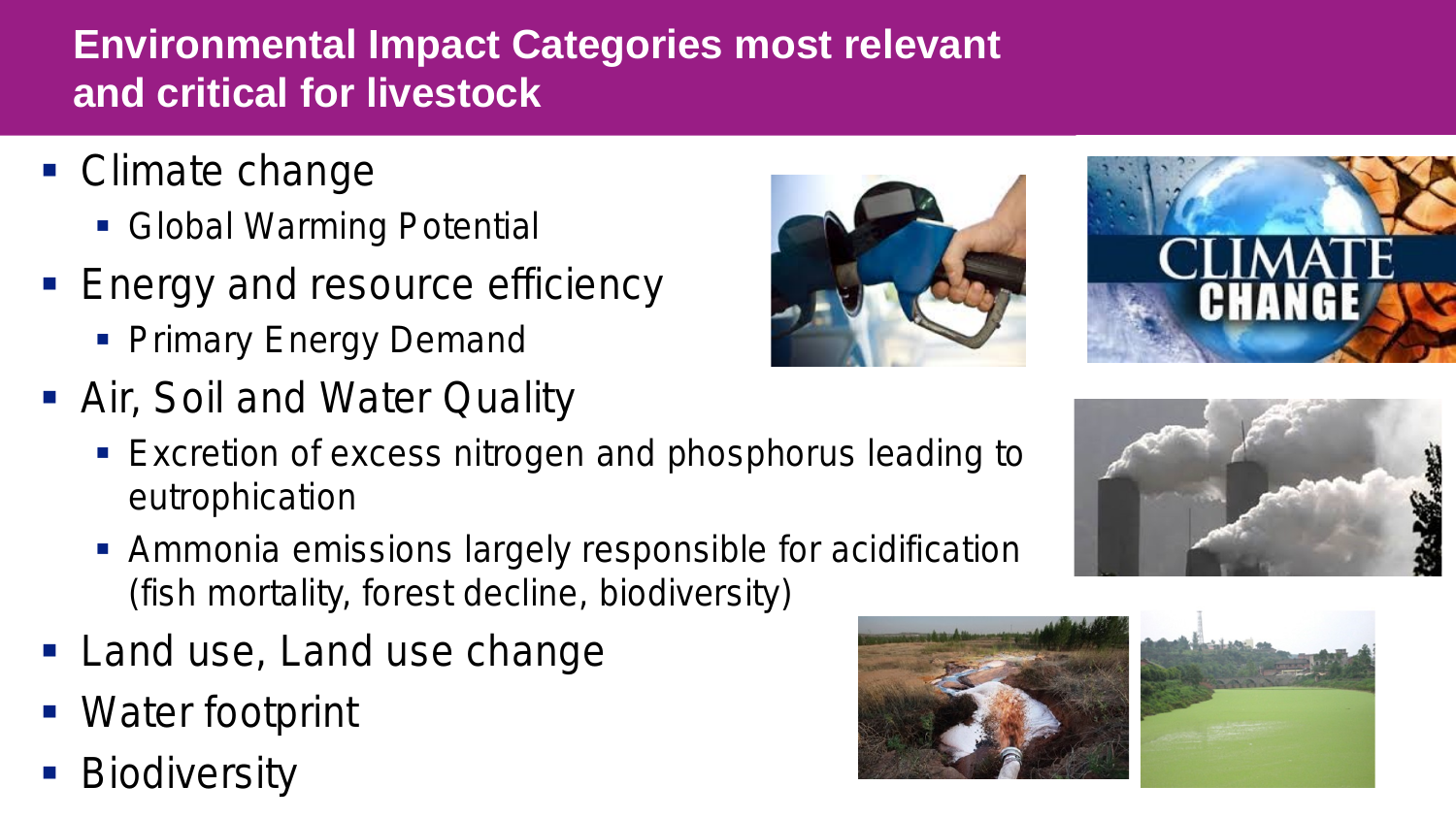### **Low Emission Farm – a concept to lower the environmental footprint of animal farms**

#### **Basic idea:**

Combination of

- **NUTRIENT** management
- **EMISSION** and **WASTE** management
- Recycling of energy and increased energy efficiency
- Closed Nutrient Cycle
- Additional use of further processed as P / N fertilizer on farm level
- Additional business opportunities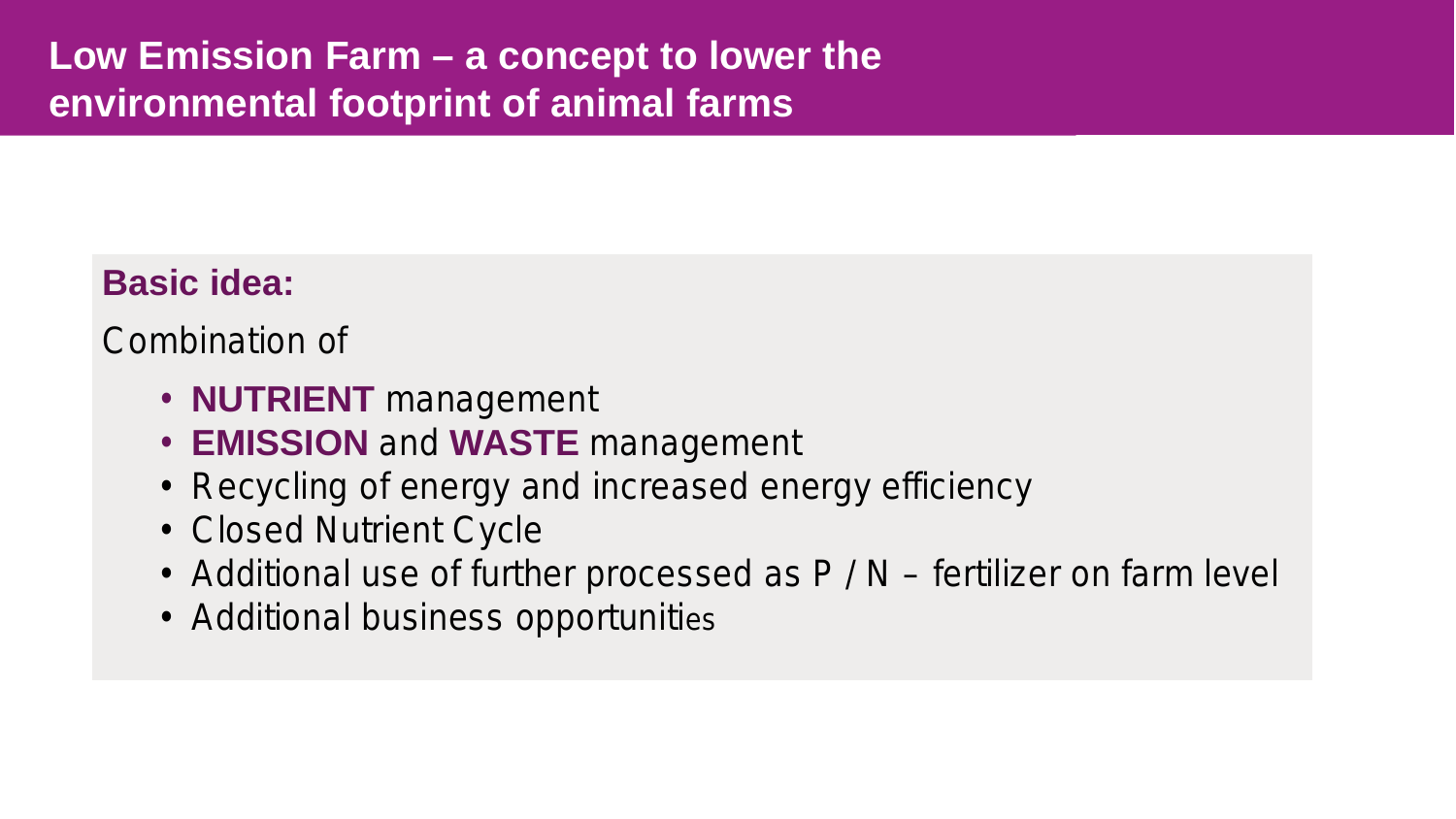# **Low protein and low phosphor diets – the nutrition part of LEF**

- High protein diets are imbalanced in the amino acid profile
- Supplementing feed amino acids (AA) restore the imbalance and leads to crude protein (CP) reduction
- CP reduction lowers nitrogen content in excreted manure (~ 10% by 1% lower CP)
- CP reduction lowers water consumption of animals and thus manure volume (~ 3-5% by 1% lower CP)
- Phytase reduces phosphorus excretion by up to 60% and saves finite mineral phosphate sources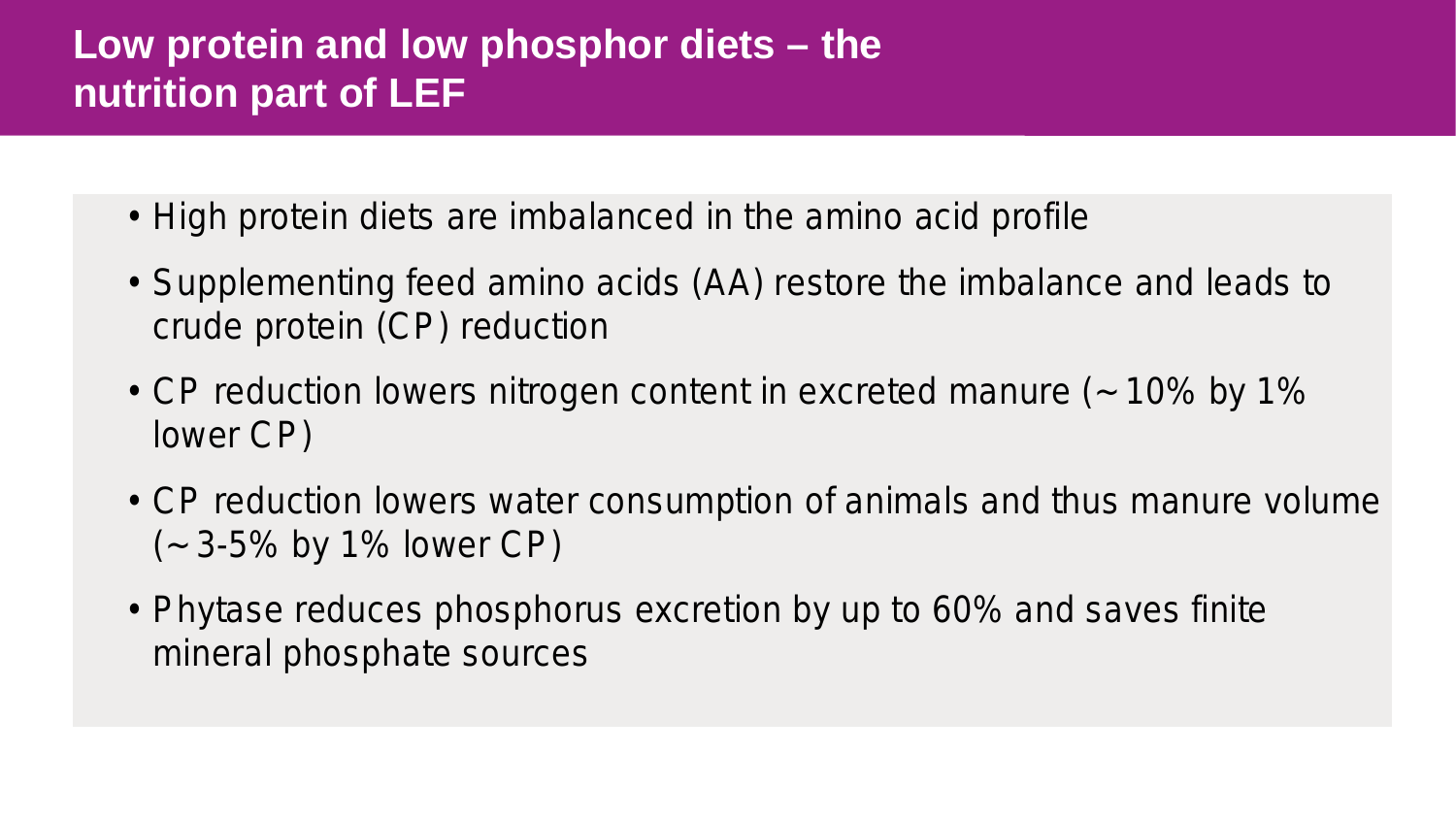**The LEF Concept – combining state of the art management of nutrients, emissions and energy and creating new business opportunities**

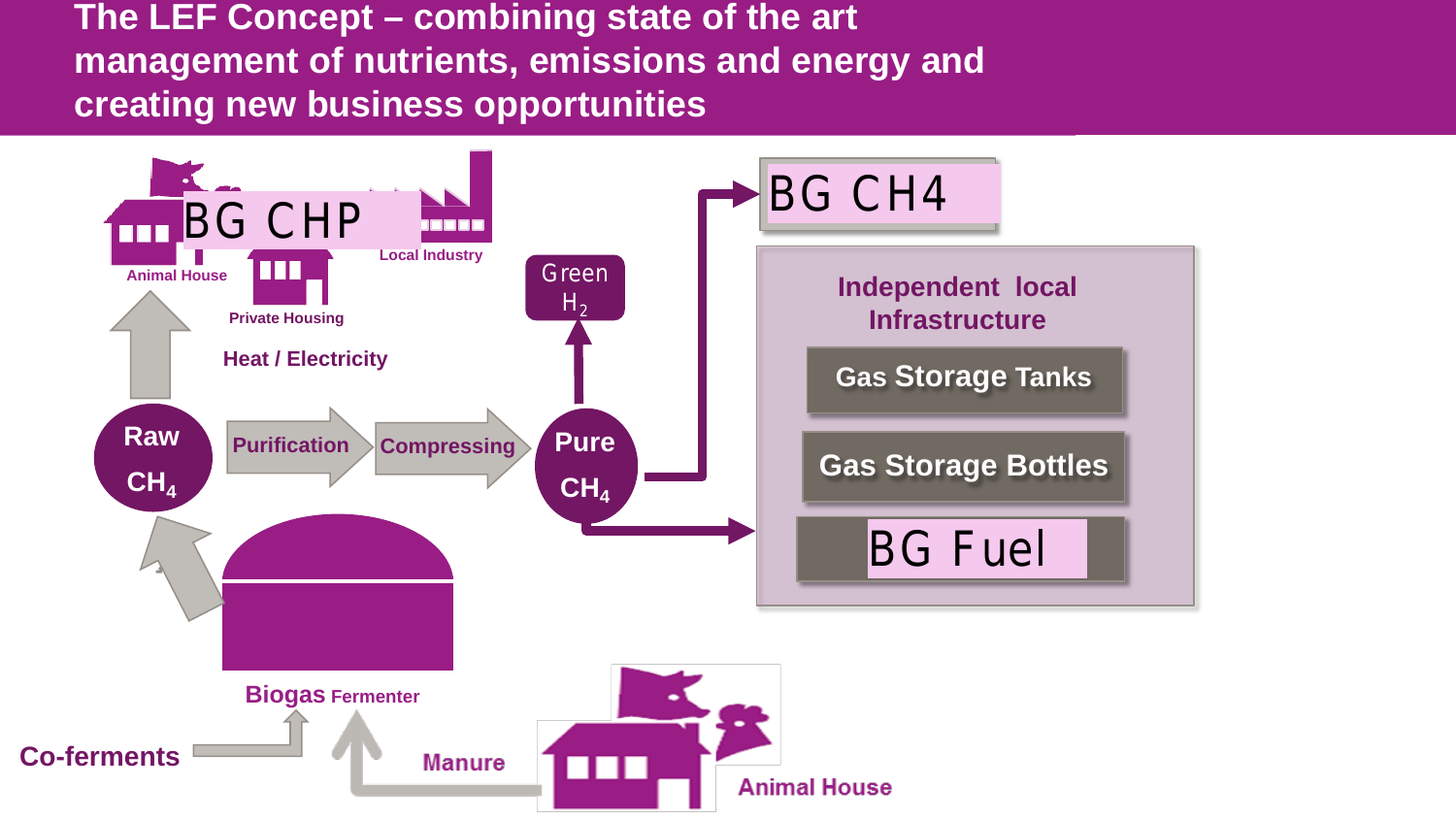#### **1 t of average pig feed calculated according to the composition of diets (gestation, lactation, pre-starter, starter, growing, finishing) (see SFIS-report IFIF 2015)**

| Composition                   | A1<br>$AA/$ -Ph | A2<br>$+AA/ -Ph$ |
|-------------------------------|-----------------|------------------|
| $\ln$ kg/t                    |                 |                  |
| Wheat                         | 344.39          | 381.51           |
| Corn                          | 145.60          | 143.47           |
| <b>Barley</b>                 | 213.82          | 288.10           |
| <b>Wheat bran</b>             | 11.03           | 21.98            |
| <b>Rapeseed meal</b>          | 3.26            | 54.35            |
| Soybean meal                  | 232.29          | 67.13            |
| <b>Rapeseed oil</b>           | 6.93            | 2.99             |
| <b>Extruded soybean grain</b> | 8.72            | 0.16             |
| <b>Lysine</b>                 | 0.00            | 4.04             |
| <b>Threonine</b>              | 0.00            | 1.44             |
| <b>Methionine</b>             | 0.00            | 0.42             |
| <b>Tryptophane</b>            | 0.00            | 0.22             |
| Phytase                       | 0.00            | 0.00             |
| <b>Mono-calcium phosphate</b> | 6.94            | 7.01             |
| Salt                          | 4.00            | 4.00             |
| <b>Calcium carbonate</b>      | 15.61           | 15.78            |
| <b>Vitamin premix</b>         | 5.00            | 5.00             |
| <b>Dried whey</b>             | 2.41            | 2.41             |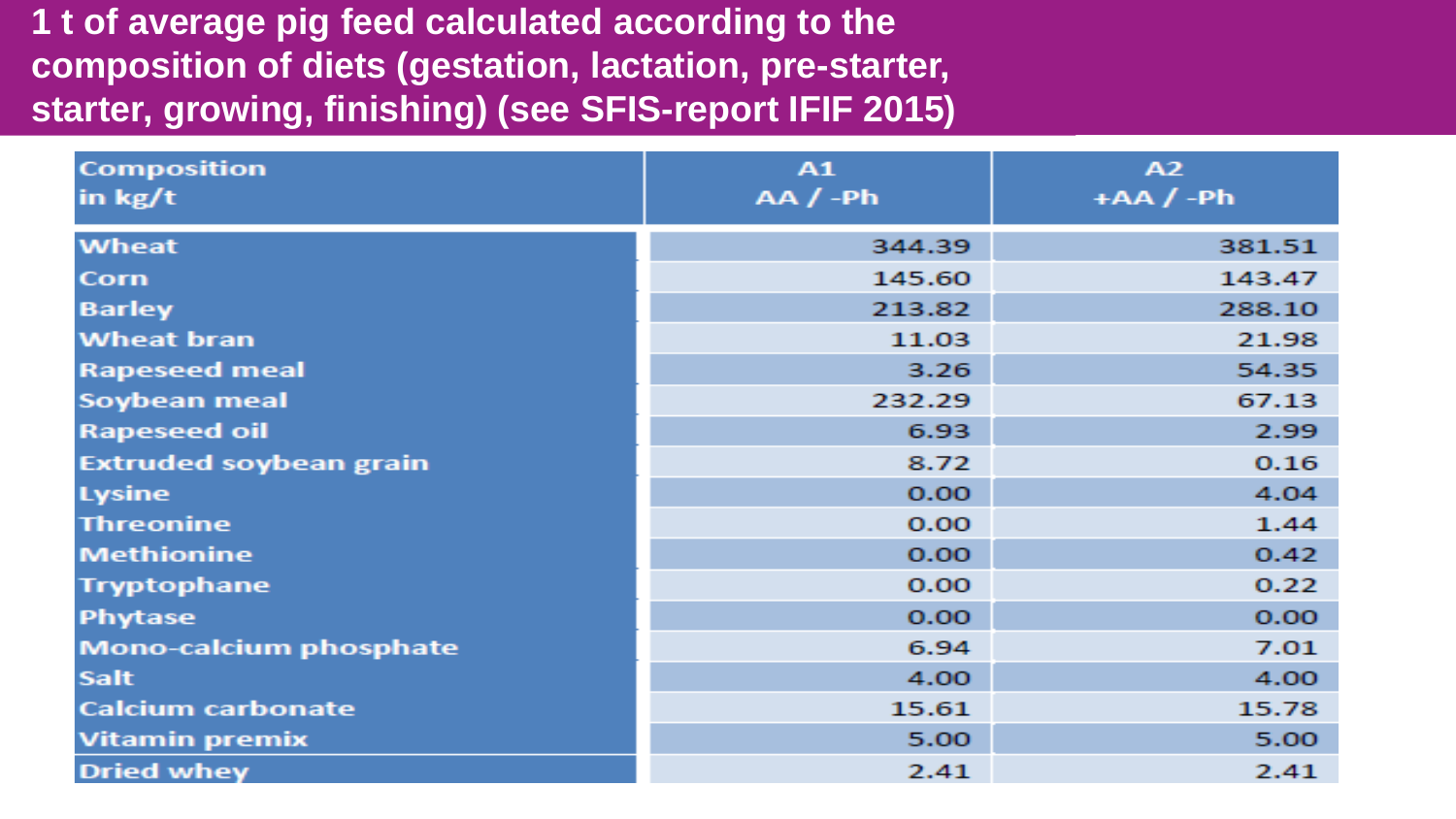**Nutritional information for 1 ton of average pig feed, calculated according to the composition of diets (gestation, lactation, pre-starter, starter, growing, finishing) (see SFIS-report IFIF 2015)**

| <b>Content</b>                 | <b>Unit</b> | A1<br>$-AA/Ph$ | A2<br>$+A$ A $/$ -Ph |
|--------------------------------|-------------|----------------|----------------------|
| <b>FCR</b> (fattening)         | kg/kg       | 2.75           | 2.75                 |
| <b>Crude protein</b>           | kg/t        | 180.8          | 138.4                |
| <b>Total P</b>                 | kg/t        | 5.39           | 5.40                 |
| <b>DE</b>                      | kcal/kg     | 3255           | 3147                 |
| <b>ME</b>                      | kcal/kg     | 3107           | 3026                 |
| <b>NE</b>                      | kcal/kg     | 2298           | 2298                 |
| <b>Digestible lysine (SID)</b> | kg/t        | 7.83           | 7.80                 |
| <b>Digestible P (Apparent)</b> | kg/t        | 2.48           | 2.48                 |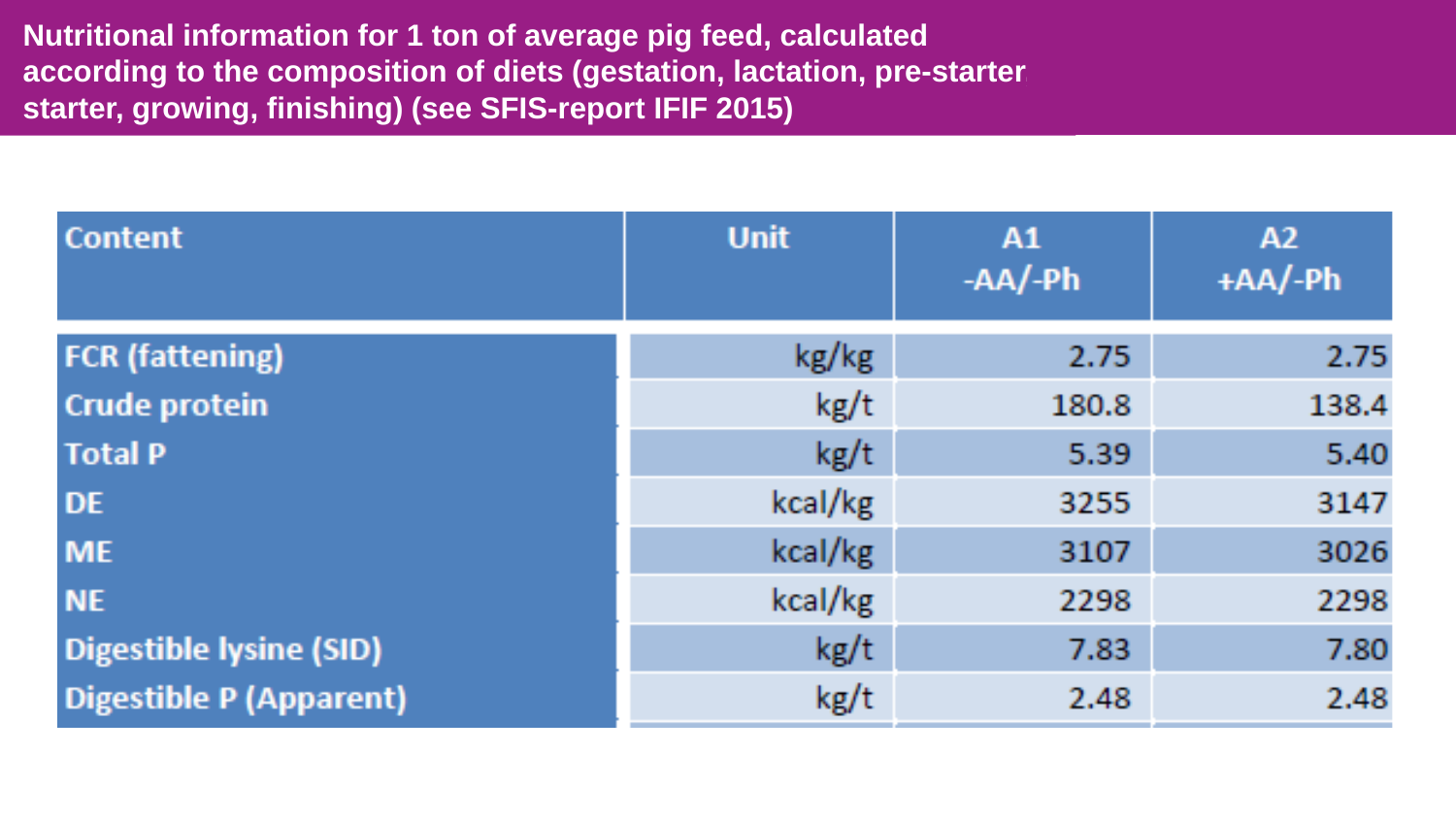#### **1 ton of average feed for broilers, calculated according to the composition of diets (pre-starter, starter, finisher) (see SFIS-report IFIF 2015)**

| Composition<br>$\ln$ kg/t     | A1<br>$-AA/ -Ph$ | A2<br>$+A A / - P h$ |
|-------------------------------|------------------|----------------------|
| <b>Wheat</b>                  | 0.00             | 453.95               |
| <b>Maize</b>                  | 392.23           | 242.01               |
| <b>Wheat bran</b>             | 27.63            | 0.00                 |
| <b>Rapeseed meal</b>          | 77.07            | 17.79                |
| Soybean meal                  | 448.75           | 223.26               |
| <b>Rapeseel oil</b>           | 20.00            | 20.00                |
| <b>Lysine</b>                 | 0.00             | 2.65                 |
| <b>Threonine</b>              | 0.00             | 0.69                 |
| <b>Methionine</b>             | 0.00             | 1.93                 |
| Phytase                       | 0.00             | 0.00                 |
| <b>Mono-calcium phosphate</b> | 10.64            | 11.03                |
| <b>Salt</b>                   | 3.76             | 3.61                 |
| Sodium bicarbonate            | 0.00             | 0.40                 |
| <b>Calcium carbonate</b>      | 14.93            | 17.70                |
| <b>Vitamin Premix</b>         | 5.00             | 5.00                 |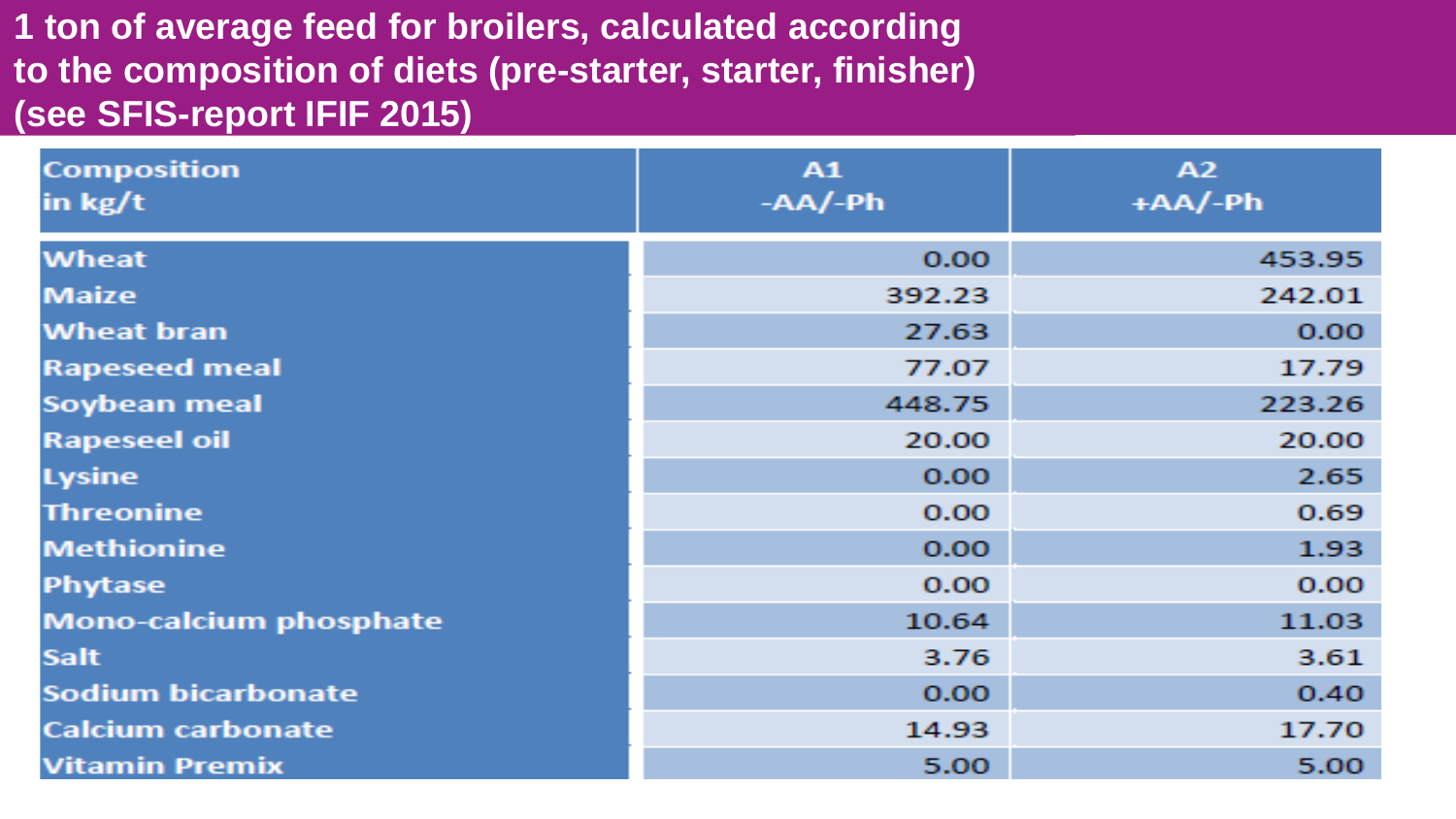**Nutritional information for 1 ton of average broiler feed, calculated according to the composition of diets (prestarter, starter, finisher) (see SFIS-report IFIF 2015)**

| Content                          | <b>Unit</b> | A1<br>$-AA/ - Ph$ | A2<br>$+A$ A $/$ -Ph |
|----------------------------------|-------------|-------------------|----------------------|
| <b>FCR</b>                       | kg/kg       | 2.01              | 1.85                 |
| Crude protein                    | kg/t        | 265.12            | 178.55               |
| <b>Total P</b>                   | kg/t        | 7.29              | 6.10                 |
| <b>ME</b>                        | kcal/kg     | 2831              | 3082                 |
| <b>Digestible lysine</b>         | kg/t        | 13.37             | 9.70                 |
| <b>Digestible methionine</b>     | kg/t        | 3.74              | 4.38                 |
| Digestible methionine + Cysteine | kg/t        | 7.62              | 7.27                 |
| <b>Digestible threonine</b>      | kg/t        | 9.19              | 6.30                 |
| Digestible tryptophane           | kg/t        | 2.81              | 1.85                 |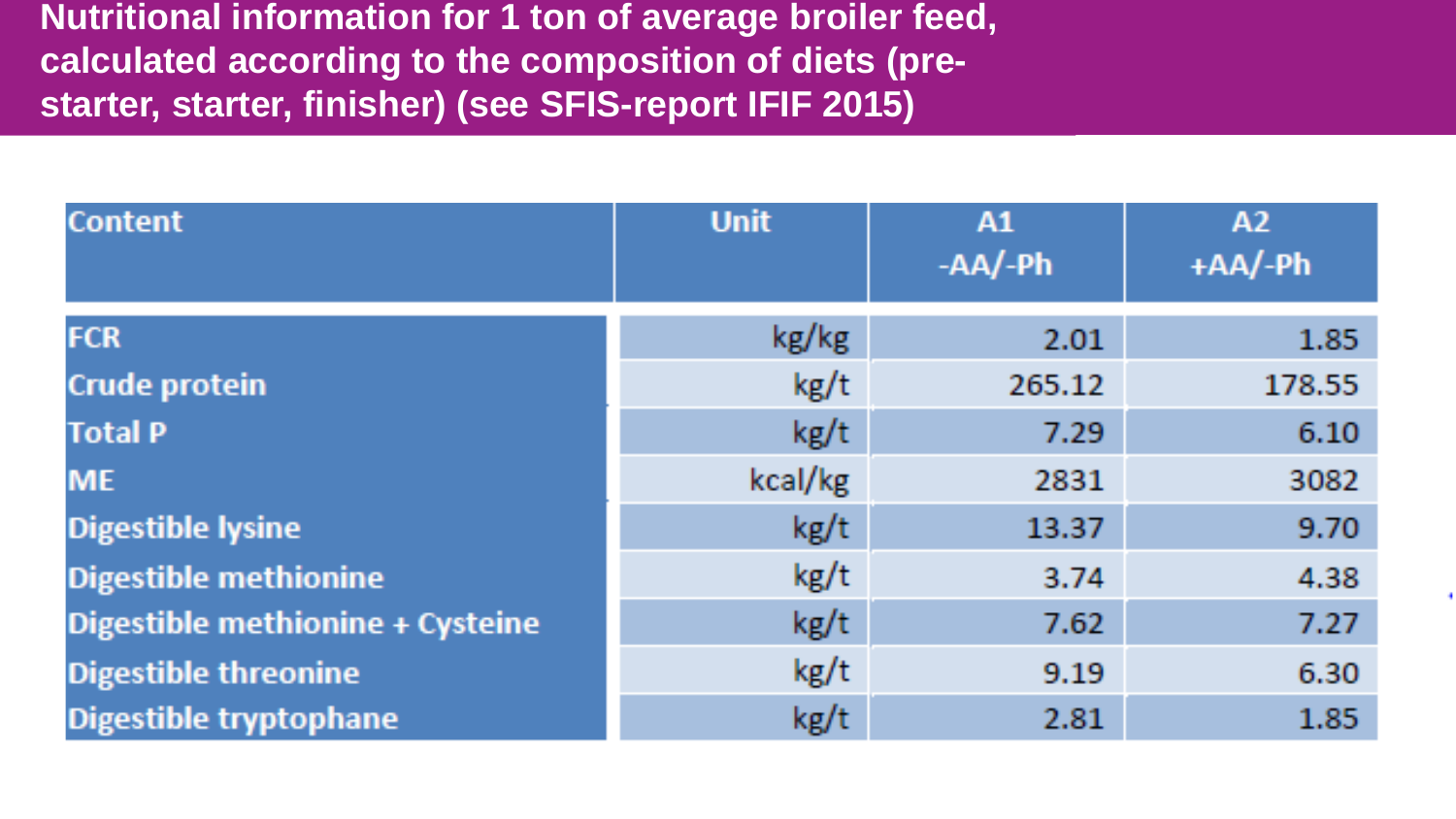### **Cradle to gate LCA including manure effects using GaBi data sets**



• Saisonal point of manure application

------ = direct influencing factor ------ = indirect or uncertain influencing factor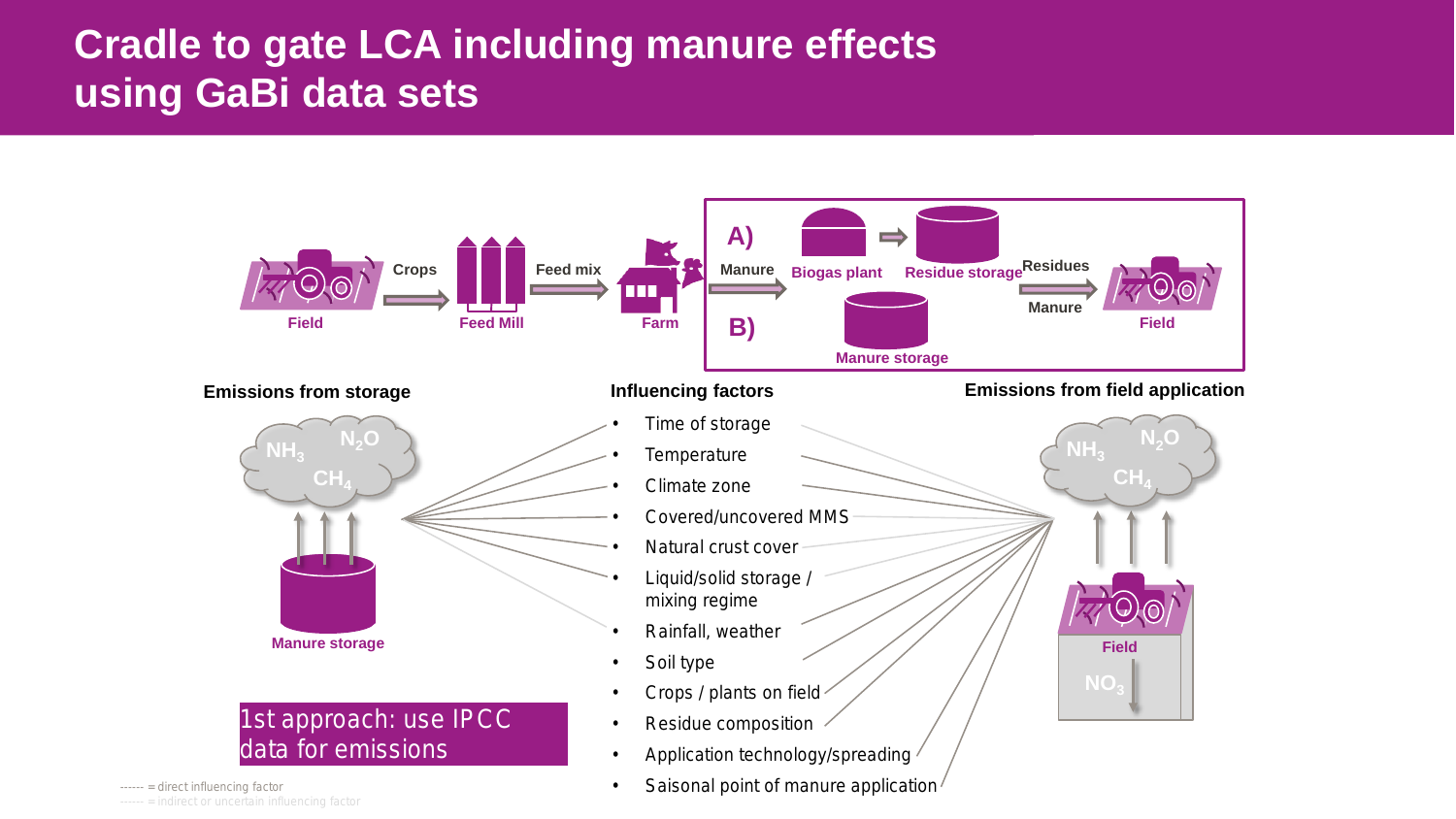# **GWP reduction potential by using amino acids and different biogas options: Pigs**

Process Technology & Engineering, Life Cycle Management Group (August 2015)

GWP (100) excl. biogenic carbon [kg CO<sub>2</sub>e/1.000 kg live weight] incl. dLUC **emissions**

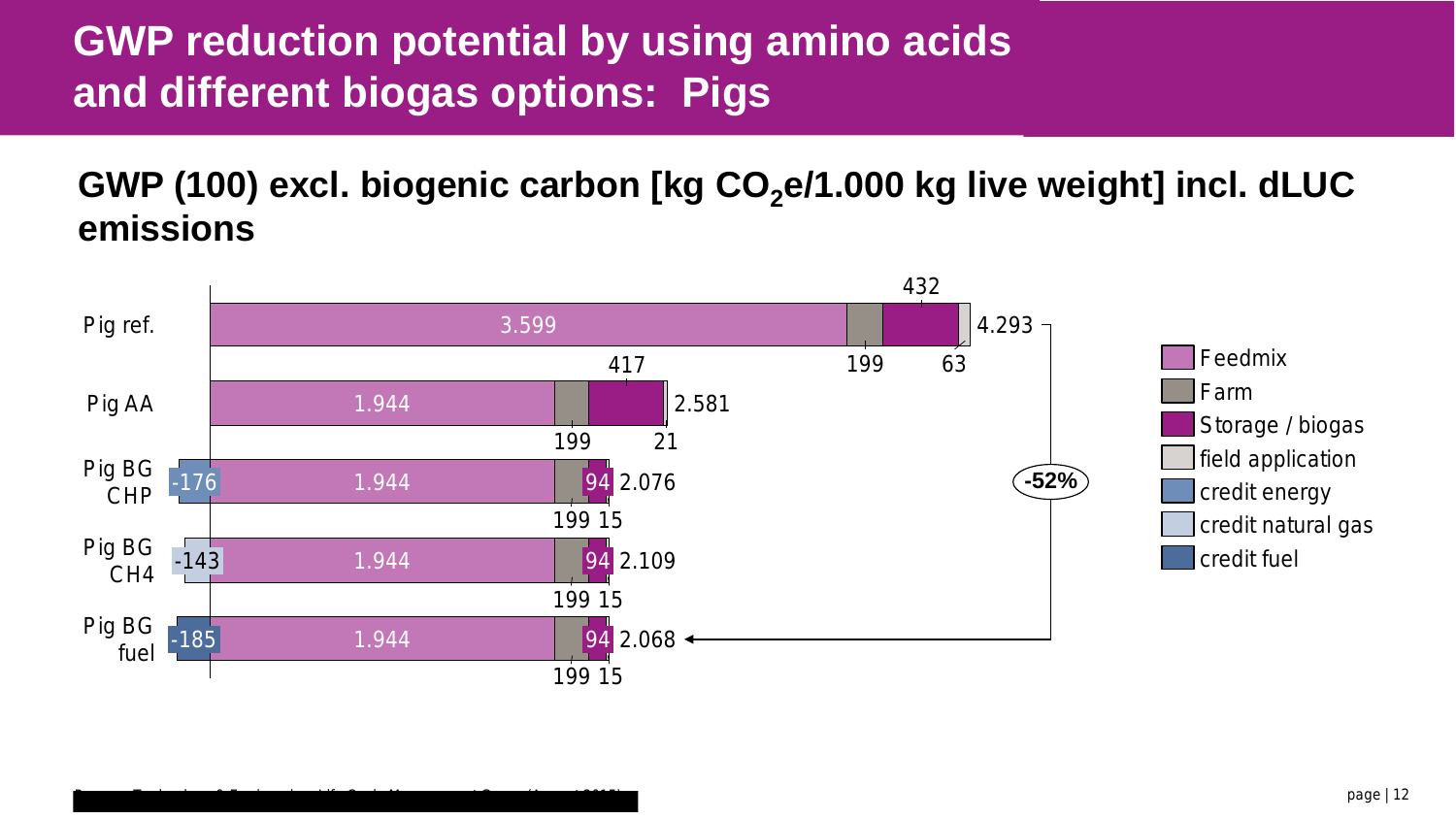# **Eutrophication reduction potential by using amino acids and different biogas options: Pigs**

#### EP [kg PO<sub>4</sub>e/1.000 kg live weight]

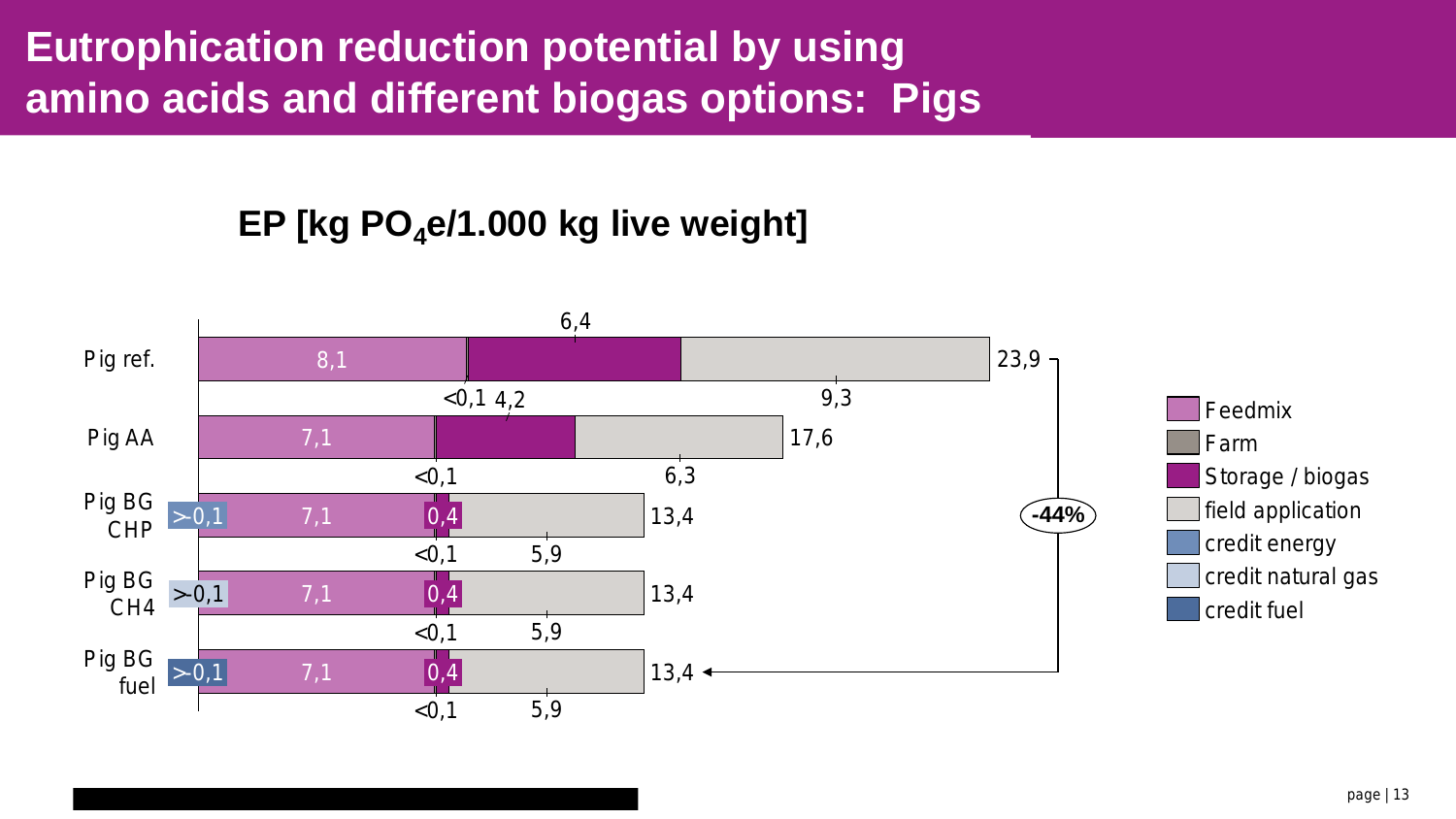# **GWP reduction potential by using amino acids and different biogas options: Broilers**

#### GWP (100) excl. biogenic carbon [kg CO<sub>2</sub>e/1.000 kg live weight] incl. dLUC **emissions**

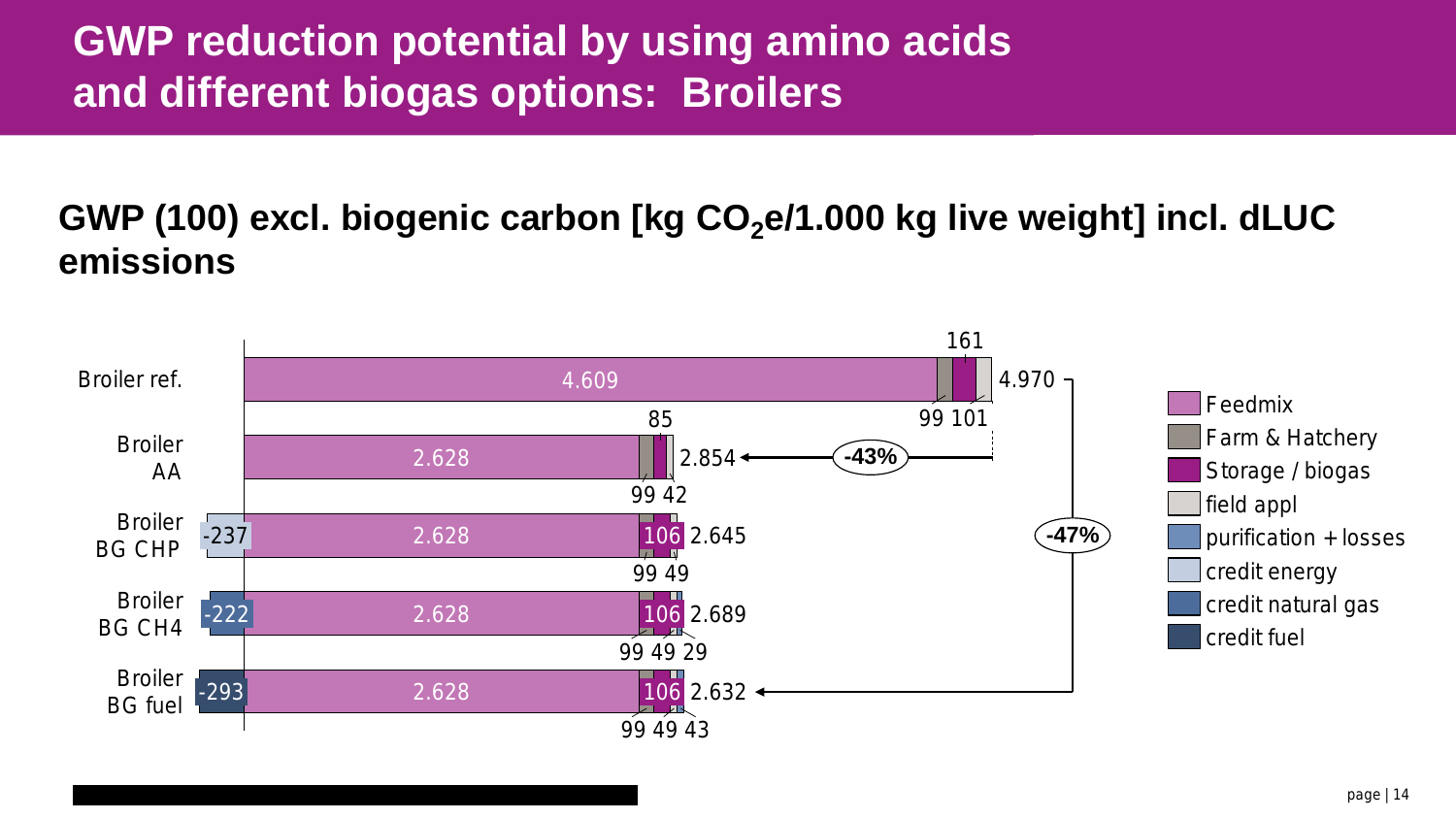# **Eutrophication reduction potential by using amino acids and different biogas options: Broilers**

#### EP [kg  $PO_4$ e/1.000 kg live weight]

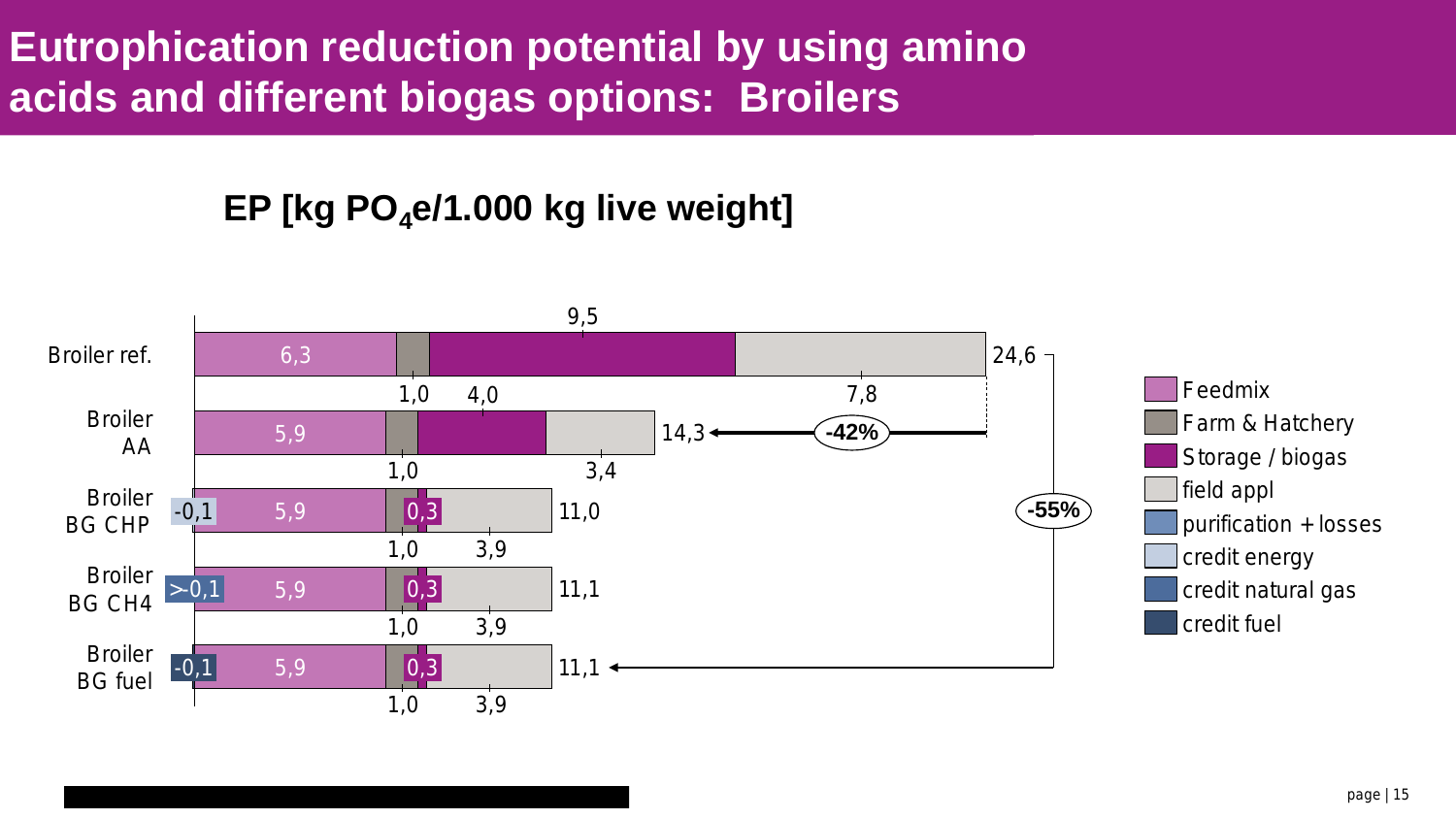## **Acidification reduction potential by using amino acids and different biogas options**

#### AP [kg SO<sub>2</sub>e/1.000 kg live weight]

|                 | <b>Broiler</b>  | <b>Pigs</b>      |
|-----------------|-----------------|------------------|
| Reference (AA-) | 65.3            | 50.1             |
| $AA+$           | $31.7(-51.5\%)$ | $34.3(-31.5%)$   |
| <b>BG CHP</b>   | 15.3 (-76.3%)   | 16.3 (-67.5%)    |
| <b>BG CH4</b>   | 16.3 (75.0%)    | $17.0 (-66.1\%)$ |
| <b>BG Fuel</b>  | 16.2 (-75.2%)   | 16.9 (-66.3%)    |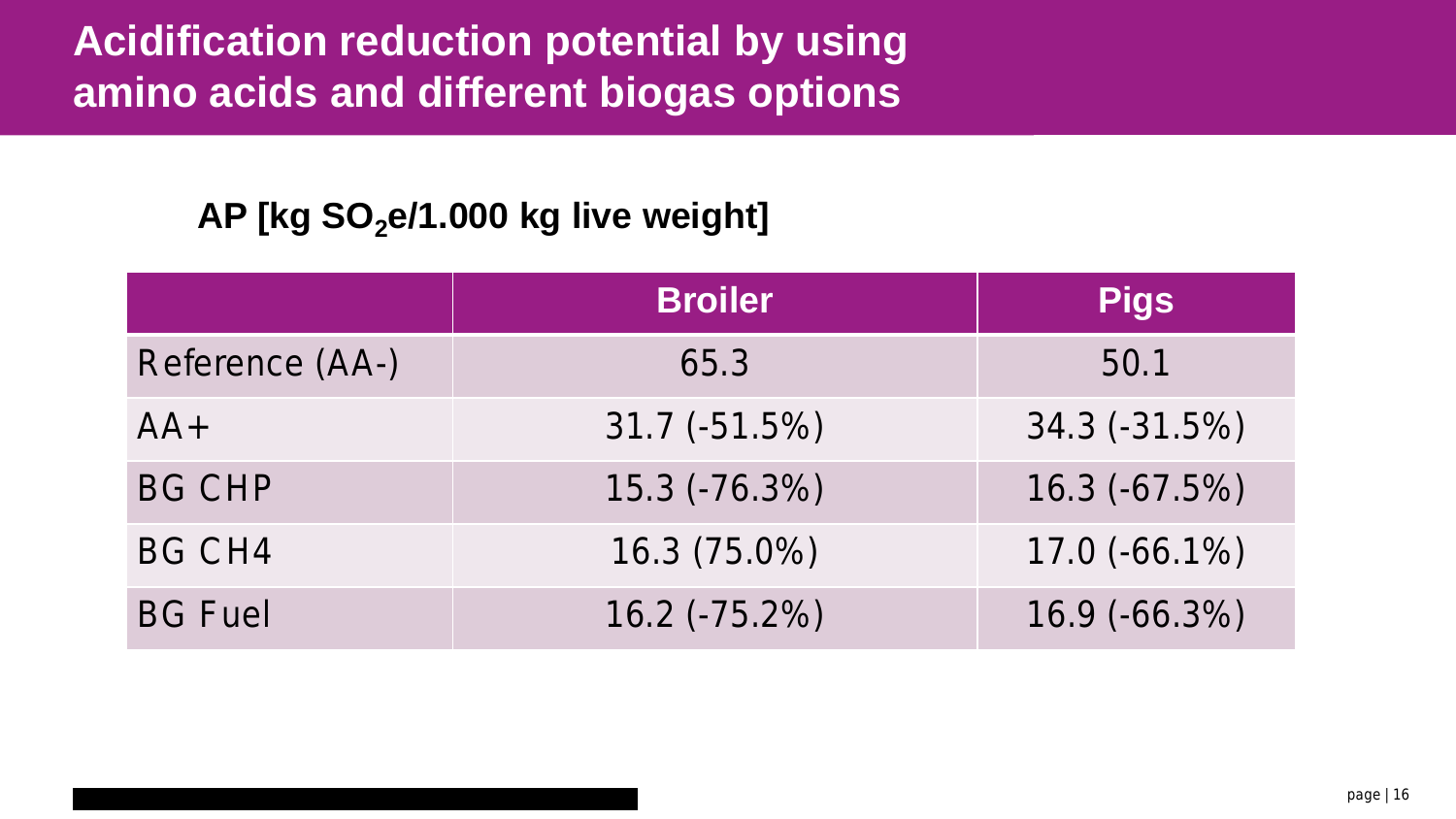#### **Further treatment of fermentation rest leads to a more flexible and more ecological organic fertilizer management**